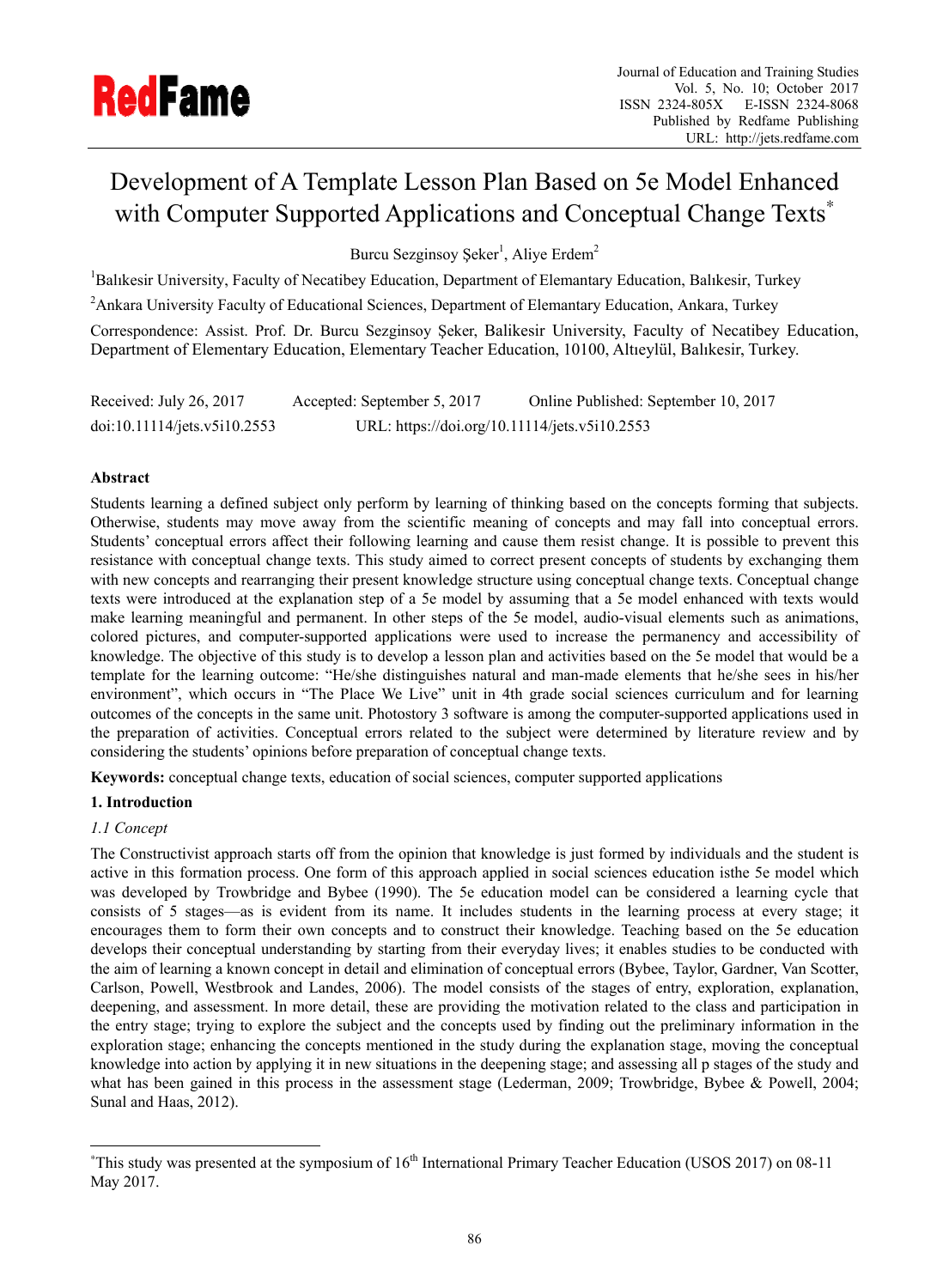Conceptual education is the most important infrastructure for providing a successful education. Conceptual change texts, concept maps, mind maps, concept cartoons, among other tools,. can be used in social science lessons to eliminate conceptual errors. Concepts are groups of symbols, events, and objects that share common features and are defined by the same name. Concepts organize the structure of knowledge, protect knowledge from scattering and nonfunctionality, and ease and accelerate the communication between people (Martorella, 1986; Merrill, 1983). People learn, classify, and explore the relations between concepts and the words that name them beginning starting from their childhood. Conceptual learning is a key for other learning because it encounters learning as a phenomenon at the center of education because their features provide communication between people and form a basis for developing principles (Şimşek, 2006: 28; Doğanay 2003; Ülgen, 2006:109).

In conceptual education the type of the concept and the age group of the students is an important factor. To provide effective conceptual education, learning environments must be created in which the learners in the education process can use their senses, explore the similarities and differences between objects, form experiences convenient for comparison, and associate these concepts with their daily lives (Birbili, 2007:147). Because having the knowledge of the concepts that form the basic building stones of the individual's cognitive structure and are the basis for all thinking skills, it is important to conduct a meaningful and permanent education. It is the key of meaningful learning that students integrate the concepts they had learned previously with the knowledge and experiences they have met recently. Otherwise, if the concepts do not become meaningful, students would revert to memorization (Ausubel, 2000; Novak & Cañas, 2008). Therefore, to carry out an effective and meaningful conceptual educational process, student-centered learning environments inwhich the student themselves structure the knowledge presented by the education process and in which they have opportunities for learning by doing-living are required.

#### *1.2 Correction of Concept Errors*

Conceptual learning is a process that is realized initially in the primary education levels, is used lifelong, and forms a basis for new learnings. Students learning a particular subject actualize only by learning and thinking based on concepts that form that subject. Otherwise, students may stray from the scientific meaning of the concepts and may fall into conceptual errors. Conceptual errors that students acquire affect their ensuing learning and cause them resist change. It is possible to prevent this resistance using conceptual change texts.

Conceptual change texts are one of the main methods that provide meaningful learning by forming conceptual changes in students and that are used in the elimination of conceptual errors (Wang and Andre, 1991; Chambers and Andre, 1997). Conceptual change aims to correct the concepts of students have at presentby replacing them with new concepts and to reorganize their present knowledge structure. In these texts, firstly it begins with a question to determine students'present conceptual errors, likely conceptual errors that students have about the subject which will be taught are specified, the fallacies in these concepts are shown by explanations and examples. Thus, the attempt is to produce a conceptual change in the student's thinking by enabling the student to notice the inadequacy or fallacy of his knowledge. New scientific knowledge about the subject is explained with examples, and finally, it is explored whether the concepts are comprehended or not by an assessment study (Maria and MacGinitie, 1987; Chambers and Andre, 1997). Additionally, it is important to place importance on visuality in conceptual change texts, to embody abstract concepts that students find hard to comprehend by enhancing them with pictures and cartoons. (Özkan vd., 2001).

A literature search shows that conceptual change texts are an effective way to eliminate students'misunderstanding. The effectiveness of conceptual change texts in creating conceptual change in students and encouraging meaningful learning is set forth in many studies (Wang and Andre, 1991; Hydn and others, 1994; Chambers and Andre, 1997; Mikkila 2001; Sungur and others, 2001). Hewson and Hewson (1983) used a conceptual change approach to determine conceptual change related to concepts of density, mass, and volume. Their study results showed that using education strategies that consider students' misunderstanding s leads to better acquisition of scientific concepts. Hynd and his associates (1994) suggested that conceptual change texts are effective in creating conceptual change and in encouraging meaningful learning related to Newton's law of motion. Wang and Andre (1991), and Chambers and Andre (1997) stated that when conceptual change texts are compared to traditional texts, concept of electricity is better comprehended with conceptual change texts. Mikkila (2001), Sungur and his associates (2001) showed the effectiveness of conceptual change texts in comprehension of photosynthesis and the human circulatory system.

Studies have been conducted that show students have conceptual errors generally in the fields of physics, chemistry, and biology. It is possible that more studies are required aimed at elimination of these conceptual errors that result from the abundant abstract concepts in these field and students lacking an association of these concepts with daily life, revealing concept errors in these disciplines. Social science is a discipline that can unify more than one discipline. Many published studies reveal errors attached to concepts in the field of social sciences. According to those studies; students have difficulty in comprehending many concepts, especially those related to geography, and that students have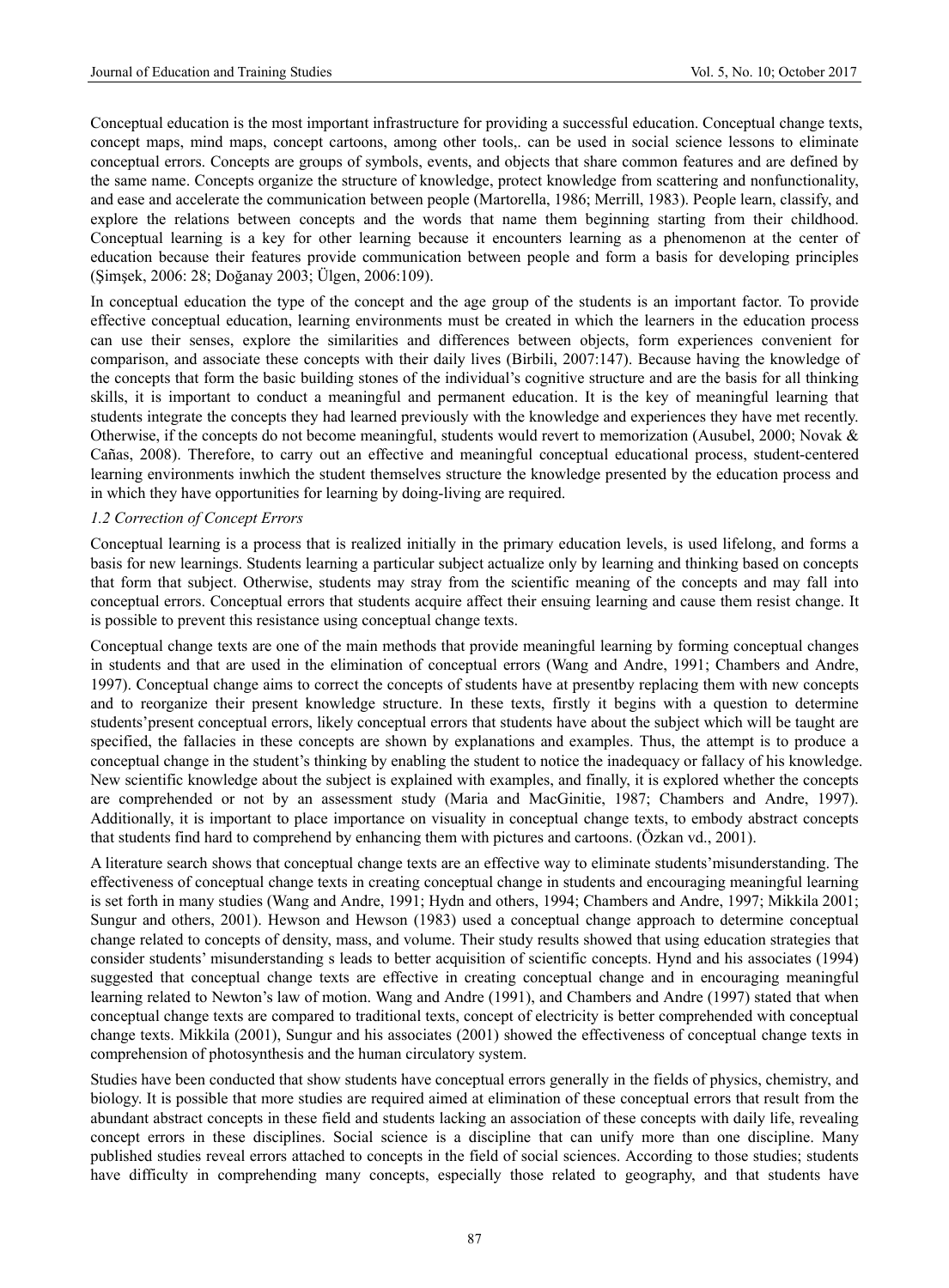significant conceptual errors (Yazıcı and Samancı, 2003; Henriques, 2002; Akbaş, 2002; Alım, 2008; Doğar and Başıbüyük, 2005).

Despite all these studies, studies aimed at eliminating conceptual errors are an inadequate. Yet, elimination of conceptual errors also matters along with determination of those conceptual errors for learning to be meaningful. In the present study, we aim to eliminate conceptual errors in social sciences teaching with a template lesson plan based upon 5e model. In the explanation stage of the 5e model conceptual change texts were chosen by considering that the 5e model when enhanced with conceptual change texts would make learning meaningful and permanent. In the other stages of the 5e model, audio visual elements such as animation, colored pictures, and computer-supported applications were used to increase memorability and noticeability of knowledge. Digital stories that are among computer-supported applications are produced by means of the Photostory 3 program.

## *1.3 The Digital Story*

Digital narration expresses the process of producing a short film, generally between 2-10 minutes in lentgth, by associating a text or an original story with multimedia elements such as pictures, video, music or narration of author by his/her own voice. A digital story can be identified as video presentations that are rich in terms of multimedia elements, produced at the end of narrating process. In the social sciences, subjects related to abstract concepts occupy an important place, and digital stories have an important role in developing abstract thinking. Composing a story, listening to a story, reading a story develop creative thinking, and the story provides permanent learning when unified with education. Morever, multimedia applications appeal to more than one sense organ and make learning permanent by stimulating the learner through multiple sense organs (Turgut and Kışla, 2015, Dupain and Maguire, 2005, Bromberg vd., 2013). In this context, it is assumed that use of digital stories in social sciences teaching will enable students to learn more permanently. It will increase their interest and motivation because of digital stories are an impressive and concrete teaching material that provide thae combination of students' inner worlds and the course subject.

It is assumed that the digitalization of stories which students had grown up listening to induces indirect experiences; these stories will still arouses their attention after they are grown upand may increase their interest and motivation. Students who start to conduct research, analyze amouts of materia , synthesize, use the laboratory for research, will tell their own stories and have creative skills that can improve their communication skills. While they construct their digital stories, they learn how to organize their ideas, ask questions, expand their ideas, and set up their stories. Students who find the opportunity to present digital stories they have constructed gain experience by criticizing the work they have done; this experience leads to the acquisition of social learning. Digital storytelling encourages students who can collaborate as a team for cooperation gain a sense of personal belonging and overcoming something.

the research conducted about the use of construction of digital story as a teaching tool confirms that it was an efficient tool, strategy, or method for the learning and teaching process of the "z" generation the children growing up with the technologyit enables the students to express themselves and to improve their skills like problem solving, critical thinking, and literacy. It provides an opportunity for students to put forward realistic products, to organize their thoughts consistently, and to write about them in a creative manner. (Ballast, Stephens, & Radcliffe, 2008; Frazel, 2010; Gakhar, & Thompson, 2007; Malita, & Martin, 2010; Ohler, 2013; Yang, & Wu, 2012).

### *1.4 Integration of Information and Communication Technologies*

Today, information changes swiftly, the ways to access information diversify, and it is most important that students use the information technologies effectively. The knowledge and skills necessitated by the present time demand the alteration of the traditional educational status and its transformation parallel to technology. Students' following-up the developments in technological tools such as computer, internet, cell phone. Using these tools with the purpose of learning necessitates the development of new approaches in learning-teaching systems, and necessitates lesson plans and lesson materials to become interactive (Prensky 2001). Prensky has the opinion that today's students are quite different from the students whom our education system was designed to educate. Teachers who are described as digital immigrants are required to improve their technical skills to be effective for teaching digital native students. They need to move toward education models and equipment that today's digital native students may use enthusiastically and actively by dispensing with classical education models. Otherwise, it would be difficult to engage the attention of digital natives whose perception and life styles have changed. This situation shall be possible through enabling integration of information and communication technologies into learning and teaching processes. Technology integration in education is a complex and multidimensional process in which various variables in administrative, educational and institutional sense are considered apart from today's technologies (Yurdakul&Kabakçi 2011). Effective integration of technology to the learning-teaching process does not emphasize learning from technology, but learning with technology (Tezci, 2016). To provide this, integrating learning strategies with technology in learning-teaching process, forming lesson plans on this basis and enhancement of these lesson plans using so many different technologies "software, interactive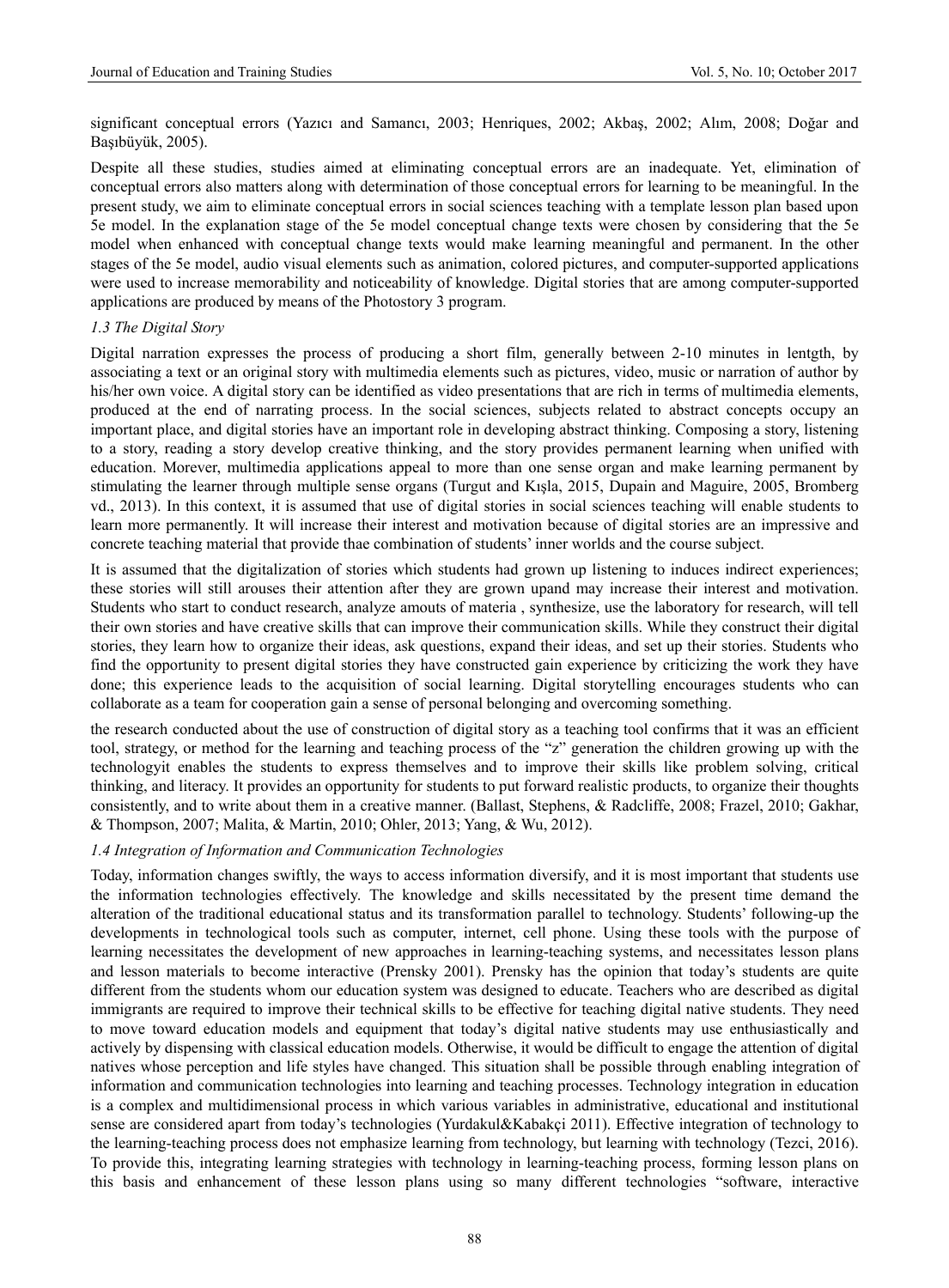applications, social network platforms, web 2.0 technologies…", in short, the learning-teaching environment must be designed together with technology. Searches of published studies show that ITC provides an approach from its teaching as a subject field separate from its integration into education programs, and ITC's integration into learning-teaching process increases gradually (Cartwright and Hammond, 2003; Compton and Harwood, 2003; Gough, 2000; Herzig, 2004; Melle and others, 2003). Effective integration of ITC into the learning-teaching process is not an event that occurs only by the design of the program. Teachers, the essential implementers using these designs are also very important. In this study, the lesson plan and activies were prepared based on information and communication technologies and were published as a sample for the teachers who are the essential implementers.

The objective of the present study is to develop a lesson plan and activities according to the 5e model which would be an template for learning outcome of "He/she distinguishes natural and human-made elements which he/she sees in his/her environment"; this takes place in "The Place We Live" unit in 4th grade Social Sciences Lesson Cirriculum and for learning outcome of the concepts in the same unit. The digital story was constructed using Photostory 3 software, one of the computer-supported applications used to prepare activities. Concept errors related to the subject were determined by review of the literature and by inviting the opinions of students before preparing conceptual change texts.

## **2. Method**

This study preoceeds in four different stages. In the first stage interviews were held with teachers and subjects to determine which students may have concept errors, with the literature support and expert opinions it was decided that the subject shall be "natural – human-made elements", which takes place in the social sciences lesson of 4. grade. The second stage is the most comprehensive stage of the study because at this point the attempt was to discover which conceptual errors students have related to that subject. Therefore, the interview form was prepared and filled in by students. In the fall semester of 2016-2017, opinions of 55 students who study at 4A (30 students) and 4D (25 students) classes of Balıkesir Altı Eylül and Balıkesir Namık Kemal Primary School were collected. The case study method adopted in the second stage of the study is among the qualitative research patterns. Case studies present rich, deep, and explanatory information about the objective of the study. In this type of study, people, subjects, problems, and programs can be examined closely (Hays, 2004). In this study, 55 students constituted the study group. Convenience sampling, a purposive sampling method, was chosen. In this method the researcher chooses a case that is close and convenient (Şimşek ve Yıldırım). At the third stage of the study, conceptual change texts based upon the concept errors determined in the second stage were developed by computer-supported applications. At the last stage of the study, published lesson plans according to 5e model, were examined, and a lesson plan sample was developed by supporting the entry, exploring, explanation, deepening, and assessment stages seperately with computer-supported visuals and conceptual change texts were prepared. In the developing process of the data-collecting tool, all these stages are clarified with details.

### *2.1 Development of Data Collection Tool*

In this research, the primary concept errors with regard to the concepts mentioned within the learning outcome of "He/she distinguishes natural and human-made elements which he/she sees in his/her environment" were ascertained, then conceptual change texts based upon these errors were developed. Computer-supported materials, conceptual change texts, and application stages of 5e model are listed below:

1. At the end of the teacher interviews, including the teaching experience of the researcher and the literature search, it was determined that one of the subjects that causes students difficulty was "natural-human-made elements".

2. The opinions of the students related to the concepts of natural and human elements were received by a semi-structured interview form. For the content validity of the interview form, the opinions were asked of the instructors employed in the departments of primary school teaching and educational sciences. Items in the interview form were organized with the direction of expert opinions and based on the purpose of the study. In this context, four interview questions were determined. These questions were about what natural element concept and artificial element concept are, with examples relevant to them. Answer to the interview form were analyzed by describing in-depth (by using content analysis) and converted into suitable themes. Similar expressions as answers to questions were listed and their usage frequency were determined. Then the deducted codes were accumulated under common titles. At the beginning, coding was done seperately, then consistency rates were calculated, which showed that researchers came to an agreement at the rate of 90%. It can be stated that consistency between the categories determined by the researchers was observed.

3. At Table 1, opinions of students related to the concepts of natural and human-made elements took place. A conspicuous aspect of this table is that it shows existing concept errors of students. For example, about the "Natural element" concept, 10.9% of 55 students expressed this concept as "Natural numbers". In the conceptual change text prepared within this context, the elimination of this error was attempted. 12.72% of the students identify "natural element" as "human-made elements".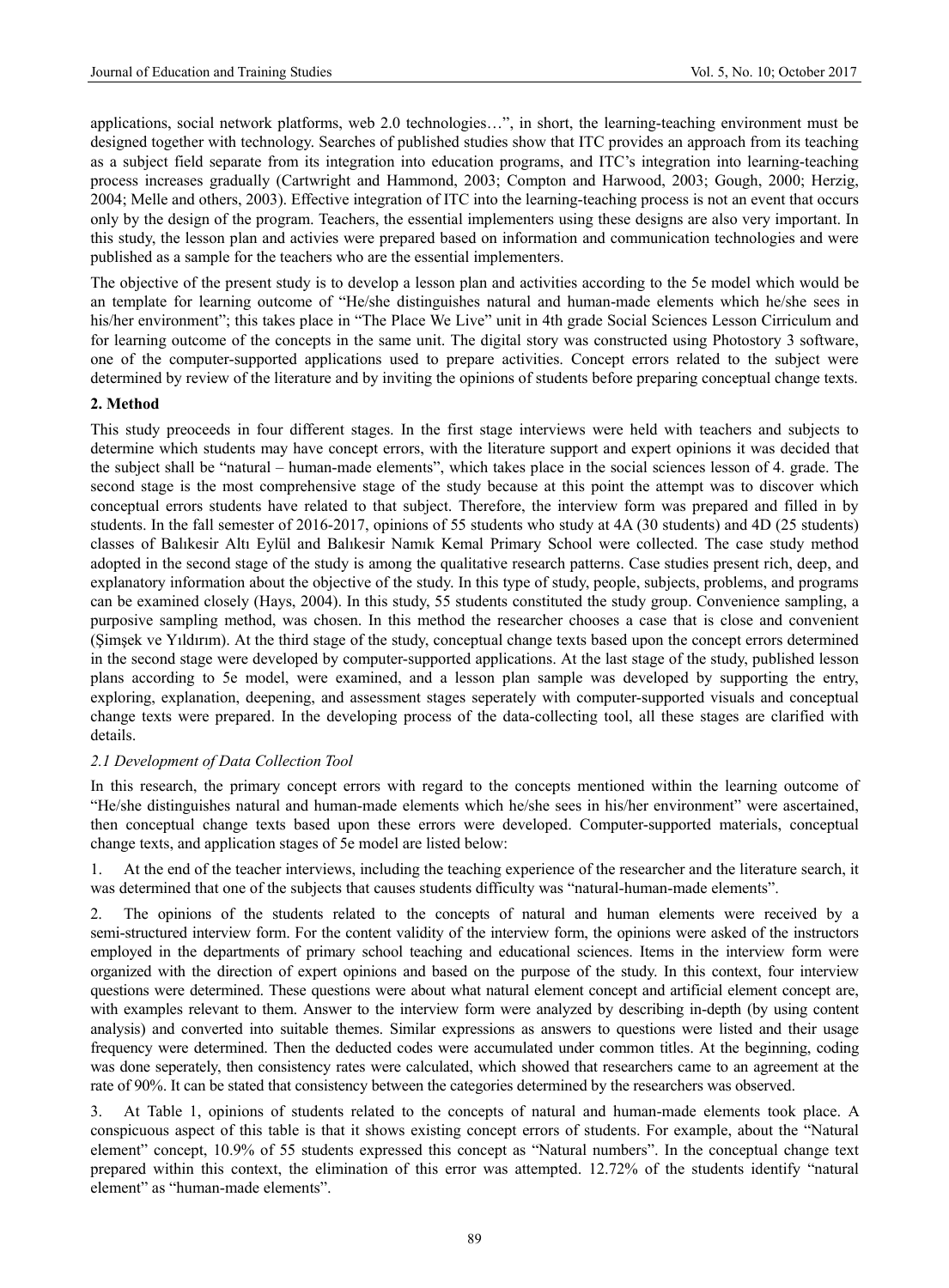4. Another conspicuous category at Table 1 is expressions given as the examples of natural element. Students expressed a total of 70 opinions about this subject. "Trees" is the most given example to the natural element concept, with an average of 21%. Students who had a concept error expressed the categories of desk, table, pencil, notebook, park, and landslide as examples to natural elements. In the conceptual change texts, the errors of students related to these concepts are approached. In the conceptual change texts; it was explained with computer-supported visuals and activities that the raw materials of desk, table, pencil and notebook are natural, but their final form is manmade; that landslide is a natural "phenomenon" not a natural "element", and there are natural and artificial elements together within the concept of park.

5. When Table 1 is examined further, it can be said that the man-made element concept is understood correctly. But the examples of the man-made element show that students' knowledge is incorrect. The categories of "tree" and "park", which were given as example of "hman-made element", indicate that misunderstanding. 6.73% of students stated that human beings dibbled saplings to soil and it grow up by intervention of human-being, so "tree" concept was an artificial element. This error is specified in conceptual change texts with the explanation that human being does not create sapling, seeds of saplings are created in nature by itself.

| <b>Questions</b>                          | <b>Categories</b>                           | FrequencyPercent        |       |
|-------------------------------------------|---------------------------------------------|-------------------------|-------|
| 1. What does the "Natural Natural Numbers |                                             | 6                       | 10.9  |
| Element"                                  | Things that exist and spring by itself      | 5                       | 9.09  |
| concept mean to you?                      | in nature                                   |                         |       |
|                                           | The nature itself                           | 6                       | 10.9  |
|                                           | Artificial elements                         | 7                       | 12.72 |
|                                           | Things that were not produced by humans8    |                         | 14.54 |
|                                           | Things in our life                          | 7                       | 12.72 |
|                                           | Things that are formed by themselves        | 10                      | 18.18 |
|                                           | No answer                                   | 6                       | 10.9  |
|                                           | <b>Total</b>                                | 55                      | 100   |
| 2. Examples of                            |                                             |                         |       |
| Natural Element                           | Trees                                       | 15                      | 21.42 |
|                                           | Forest                                      | $\overline{7}$          | 10    |
|                                           | Sea                                         | 5                       | 7.14  |
|                                           | River                                       | 6                       | 8.57  |
|                                           | Flower                                      | 10                      | 14.28 |
|                                           | Park                                        | $\overline{4}$          | 5.71  |
|                                           | Land slide                                  | $\overline{\mathbf{3}}$ | 4.28  |
|                                           | Desk                                        | $\overline{\mathbf{3}}$ | 4.28  |
|                                           | Table                                       | $\overline{\mathbf{3}}$ | 4.28  |
|                                           | Pencil                                      | 3                       | 4.28  |
|                                           | Notebook                                    | $\overline{2}$          | 4.28  |
|                                           | Fruit                                       | $\overline{4}$          | 5.71  |
|                                           | Sun                                         | $\overline{5}$          | 7.14  |
|                                           | <b>Total</b>                                | 70                      | 100   |
| 3. What does a "Man-made Articial things  |                                             | 19                      | 34.54 |
| Element" mean                             | Things that are not formed by themselves 14 |                         | 25.45 |
|                                           | Things that are made by human               | 17                      | 30.90 |
|                                           | No answer                                   | $\overline{5}$          | 9.09  |
|                                           | <b>Total</b>                                | 55                      | 100   |
| 4. Examples of                            | <b>Tree</b>                                 | $\overline{7}$          | 6.73  |
| A Man-made Element                        | Television                                  | 10                      | 9.61  |
|                                           | <b>Buildings</b>                            | 9                       | 8.65  |
|                                           | House                                       | 22                      | 21.15 |
|                                           | Car                                         | 18                      | 17.30 |
|                                           | Park                                        | 6                       | 5.76  |
|                                           | Telephone                                   | 12                      | 11.53 |
|                                           | Tablet                                      | 7                       | 6.73  |
|                                           | Computer                                    | 13                      | 12.5  |
|                                           | <b>Total</b>                                | 104                     | 100   |

Table 1. Students' opinions about the concepts of "Natural and human-made elements"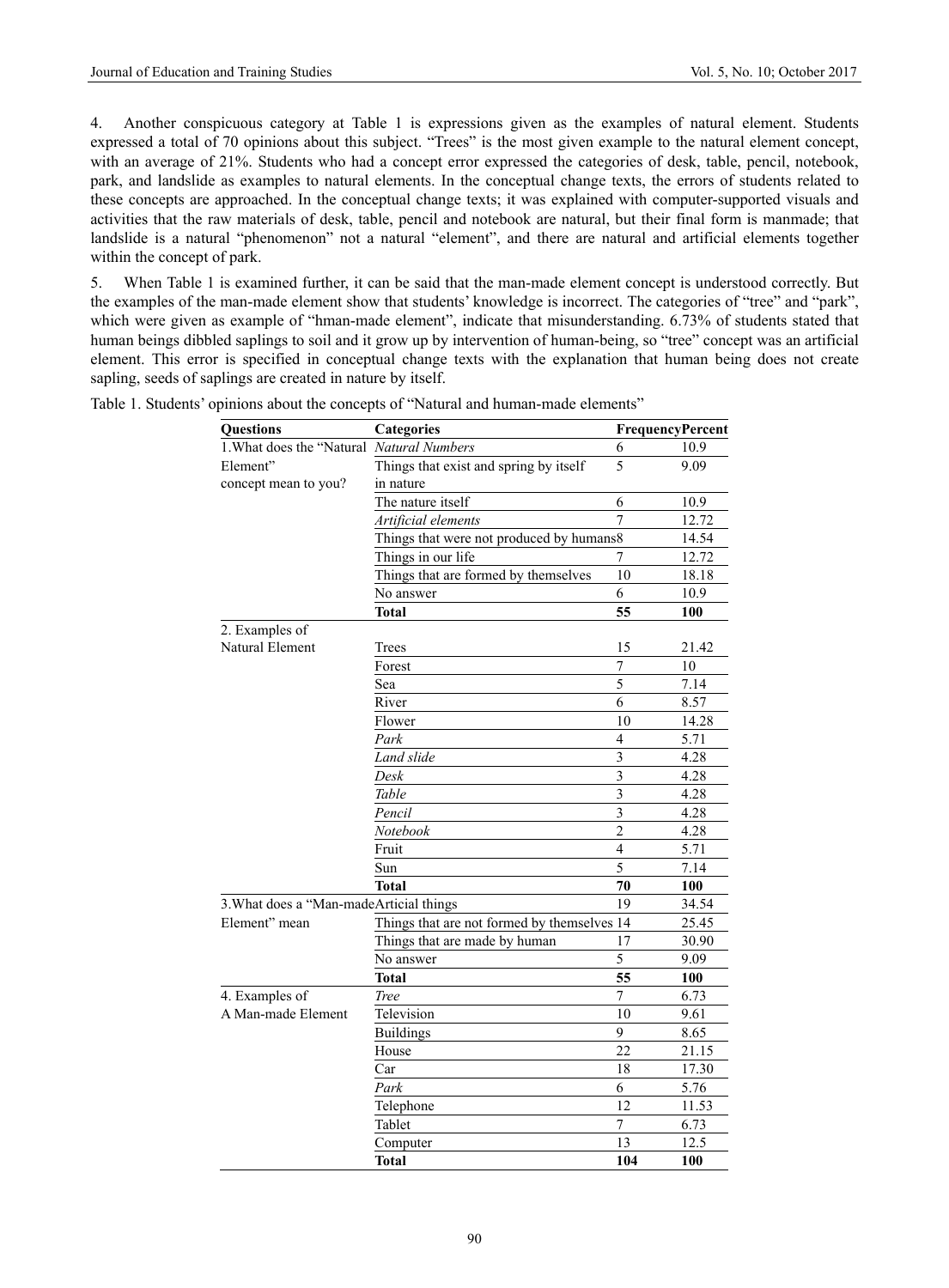- 6. In the process of preparing conceptual change texts; computer-supported visuals and texts were chosen by reference to the concept errors determined above (see Table 1).
- 7. The lesson plan according to the 5e model, which would be a template for the learning outcome of "He/she distinguishes natural and human-made elements that he/she sees in his/her environment", which occurs in "The Place We Live" unit in 4. grade Social Sciences Lesson Curriculum and for learning the outcome of the concepts in the same unit was planned using the resources "Social studies for the preschool/primary child" (Seefeldt, Castle and Falconer, 2015), and "The BSCS 5E Instructional Model: Creating Teachable Moments" (Bybee and others, 2006).
- 8. In the "entry" stage of the prepared lesson plan, the activity "What are there in my environment" was conducted with students to help them remember what they know about the subject; they were asked to make a drawing that describes what they see in their environments using Play Doh.
- 9. In the "exploring" stage of the 5e model, students generate ideas to try to solve a problem by cooperating, doing experiments, studying in a computer, video, or library environment as the teacher chooses. Thus, in the lesson plan, a digital story scenario was prepared, drawings related to the scenario were produced, using Photostory 3 software to vocalization and effects to the pictures.
- 10. In the "explanation" step of the lesson plan; the teacher helps students to replace their inadequate previous notions with the new ones that are more promising for learning; conceptual change texts were used. Then natural and human-made elements were classified by the figures formed by the Play-Doh.
- 11. In the "deepening" step, because this step requires that knowledge realized and experiences acquired in the earlier stages should be used correctly, this learning should be associated with if possible with different disciplines. Natural and man-made elements in the digital story were expressed on a column chart, and subsequently, the "Labyrinth" game was designed.
- 12. In the "assessment" step of lesson plan, the "diagnostic tree" scale technique was used.

### **3. Results**

In this chapter; a lesson plan and activities were devised based on the 5e model as a template for the learning outcome of "He/she distinguishes natural and human-made elements which he/she sees in his/her environment", which occurs in "The Place We Live" unit. For the learning outcome, the concepts in the same unit were presented. The lesson plan as prepared and activities are as follows:

*Lesson Plan-Chapter 1*

*Name of the Lesson:* Social Sciences

*Grade:* 4. Grade

*Name of the Unit:* The Place We Live

*Subject:* Natural and Human-made Elements in our Environment

*Suggested Time:* 40 + 40 minutes

*Lesson Plan-Chapter 2*

*Explanations Related to the Application of the Plan* 

*Entry Step:* 

Teacher enters the classroom and greets the students. "What aisre there in my environment?" activity is conducted with students. An environmental excursion around the school is organized and students take paper and a pencil with them. They are asked to list everything they see during the excursion. Students are reminded that the things they have listed are both natural and man-made elements. Afterward the excursion these questions are asked:"What did you see around the school? Can you make the drawing of one thing you saw with Play Doh?" After the students make the drawings of what they have seen in their environment, the teacher asks: "Why don't we see waterfalls when we arrive by the road? Why don't we see a forest? Why do we always see buildings?" The answers to the questions are recorded; the answer being correct or wrong is not important. The aim is to direct students to the subject and encourage them to inquire in their minds.

### *Exploring Step:*

The student asks: "Shall we all watch a video now?" "The digital story" (with examples from its pictures below) is watched to students. After the video, the teacher asks: "In the video we jut watched, where did Tahir Efe go and what did he see? Can you list these?" Students make their lists and share them with the class. Then the teacher says: "Now let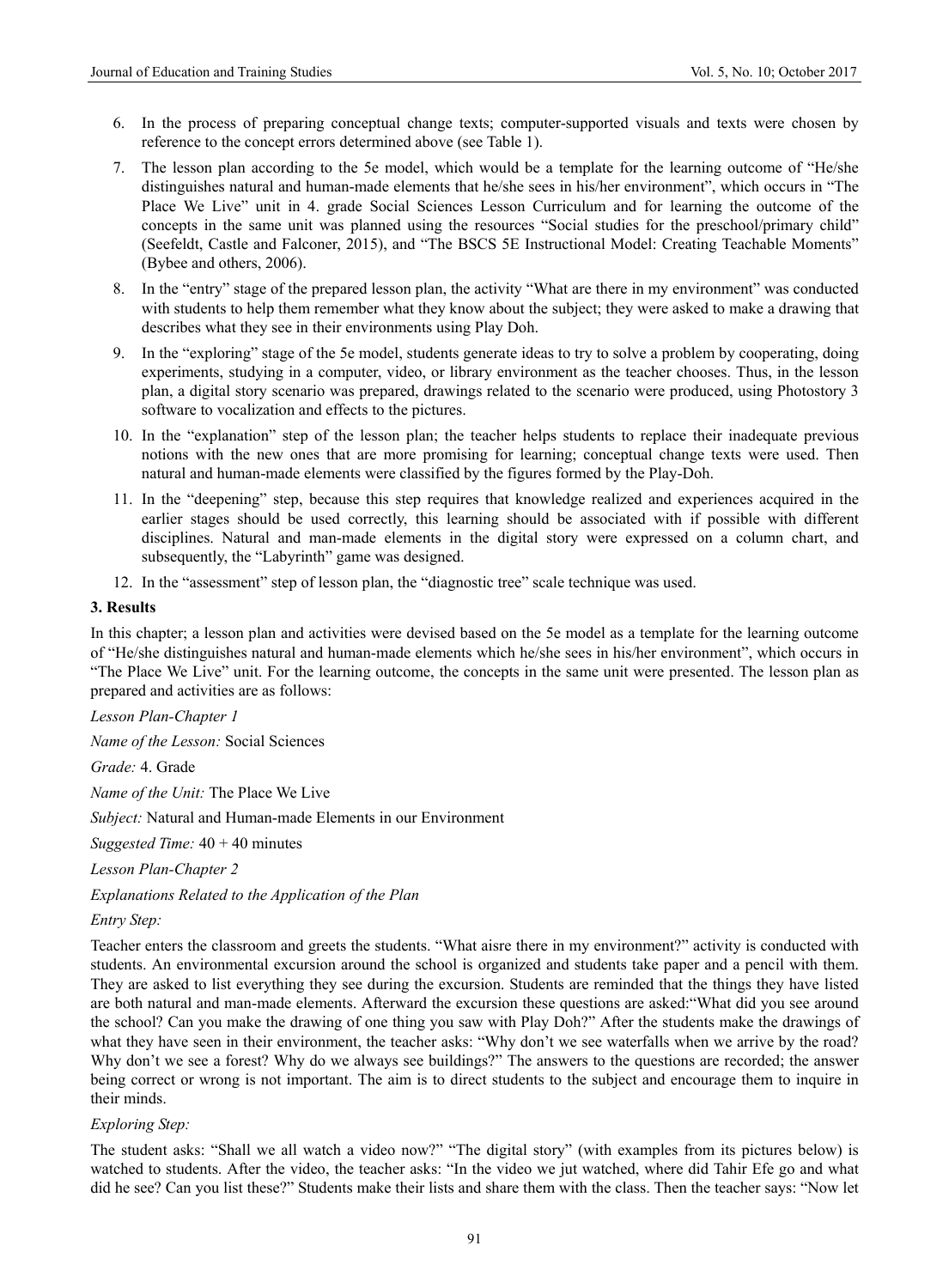us make two groups from what you have written to this list". The students go into their groups. The teacher asks: "How have you classified the things you had wrote in the groups you put together? What would be their names, if you had to name these groups?" Thus, the teacher takes the first step in revealing the existing conceptutal errors of students.



#### *Explanation Step:*

The teacher asks; "What do natural and man-made mean for you?" After the answers are recorded teacher explains the concepts scientifically by referring to the conceptual errors text. The conceptual change text below is examined with the students. The conceptual errors of students are examined and corrected using the conceptual change texts, as in the example given below. Then the knowledge of the students about the subject is determined with the assessment study.

> Açıklanan metinlerden sizce doğru olan var mı? Konuyla ilgili düşüncelerinizi arkadaşlarınızla paylaşınız. Bu konuda sizin bildiklerinizle yukarıda verileneler arasından hangisi benzerlik göstermektedir. Neden? Acıklayınız. O boğal unsurlar doğada var olan her şey şeklinde tanımlanabilir. Unsur kelimesi ile do-

- .<br>ğada meydana gelen doğal olaylar karıştırılabilir. İçerinde doğal kelimesi geçen her şey doğal unsur olarak kabul edilebilir. O Doğal ve beşeri kavramları tam olarak kavranmadığından yanlış ifade edilmektedir. Bazıları kalem, defter, masa gibi eşyaları doğal unsur olarak ifade etmekte, toprak
- kaymasını doğal unsur olarak ifade etmektedir. Siz de doğal unsur, beşeri unsur, unsur ve olay kavramlarını tekrar düşünüp aşağıda bilimsel olarak ifade edilen kavramların tanımlarını okuvunuz

The teacher says: "Children, now it is time to take out the Play Doh figures that you have put aside under your desks". Students take out the figures from under their desks. The teacher says: "Now, I want you to attach these things you have done to correct places on the cardboard of natural and hand-made elements. The students then attach their figures to places on the cardboard of natural and man-made elements. The teacher questions them about why they have attached certain figures to the natura lor man-made areas, and the students explain their reasons. They benefit from feedback and correction; this directs students to understand what is uncorrect in their errors.

*Cardboards of Natural Element-Human-made Element* 



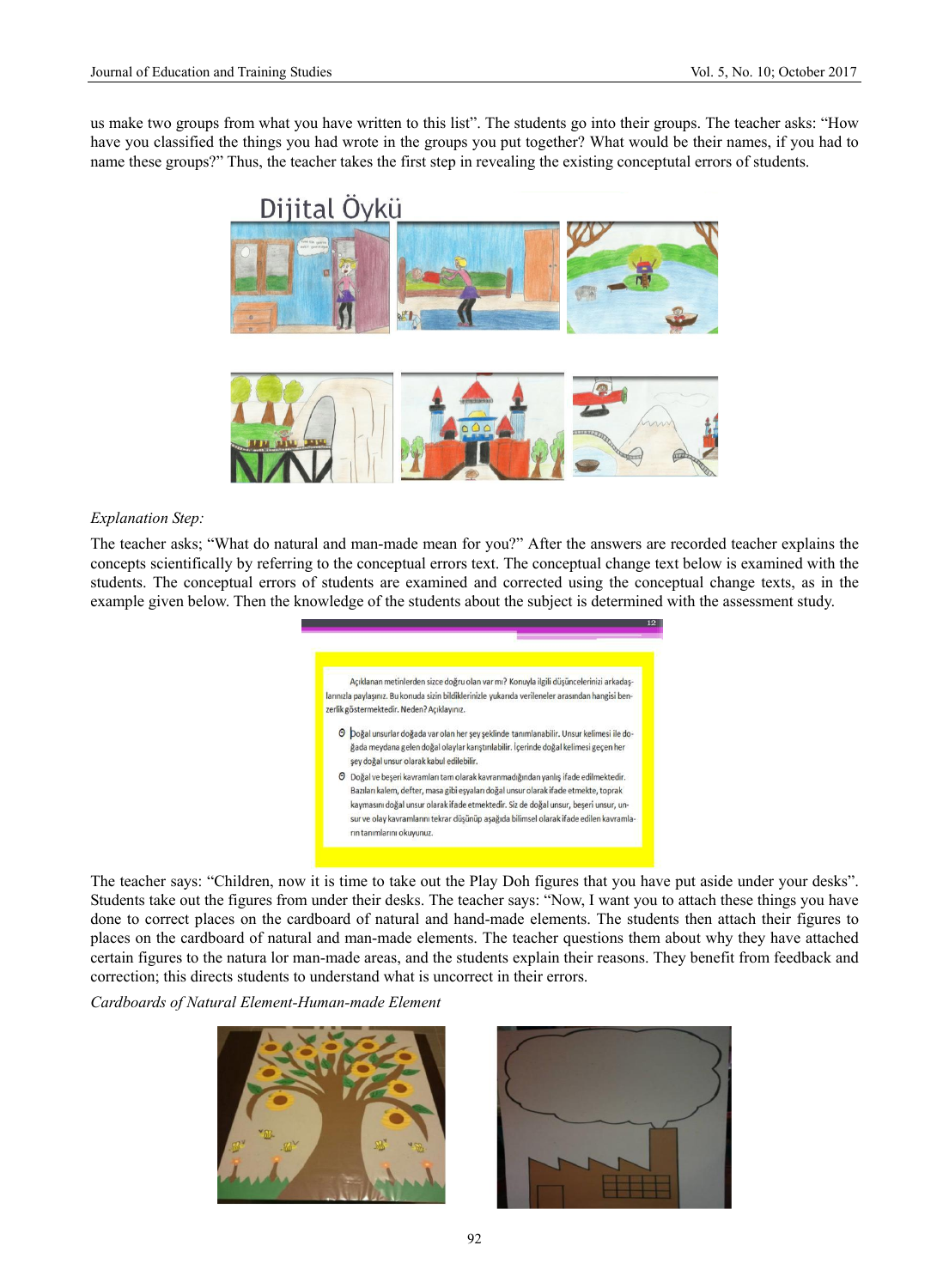# *Deepening Step:*

The teacher says; "We will watch our digital video again. I want you to check the natural and man-made elements and reorganize them while you are watching the story." After video is finished, the students are asked to show their lists. One student is chosen and asked how many natural and how many man-made elements he/she discovered. Then the teacher asks students to express these in a column chart. One student comes to the blackboard and expresses his/her data on a column chart. After the student has drawn the column chart, the teacher asks "What can we conclude from this graph?" The teacher expects the comment that man-made elements are more common than natural elements. Subsequently, the "Labyrinth" game is played:

# *Name of the Game:* Labyrinth

1. *Period of the Game:* 15-20 minutes

2. *Objective of the Game:* Person relaxes, socializes, and performs his mental activities at a high level while playing. The aim: the targeted learning outcome should be acquired by students in an entertaining manner and should become a permanent behavioral change.

3. *The Unit of the Game:* The Place We Live

4. *The Relation of the Game with the Learning Outcome:* He/she distinguishes natural and man-made elements in his/her environment.

- 5. *The Relation of the Game with Grade:* 4-5. grade
- *6. Game Equipment :*
- Question Envelopes
- Picture cards of natural and man-made beauties in Turkey
- Game Envelopes
- Board marker
- Game base
- Number of players: 4-32
- *7. Application Steps of the Game:*
- While starting the game:

The class is divided into groups of four. Everyone plays one turn individually. Every individual touches another friend after playing and the game continues this way. One point is given for every correct answer and one point is subtracted for every wrong answer. In addition, whoever gets out of the labyrinth first takes 4 points, the second gets 3 points, the third gets 2 points, and the fourth gets one point. Eventually, whoever gets the most points wins the game.

• How to Play?

The mathematical operation on the first envelope is completed and the answers are shown to the teacher. After it is agreed that the answer is correct, the envelope is opened; it is decided whether the pictures inside it are natural or man-made elements, and that is written on the envelope. The player touches another friend and the turn passes to that student. Student takes a step further with pin and do the same things with the second envelope. The game proceeds like this. At last one point is given for every correct answer and one point is subtracted for every wrong answer. Whoever gets out from the labyrinth first gets 4 points, the second gets 3 points, the third gets 2 points and the fourth gets one point. Eventually, whoever gets the most points wins the game.

# *Assessment Step:*

A prepared diagnostic tree scale is assigned to the students. Time allowed for the students for answers os announced. The questions are answered after all students have finished. The teacher assesses the process with the diagnostic tree scale below.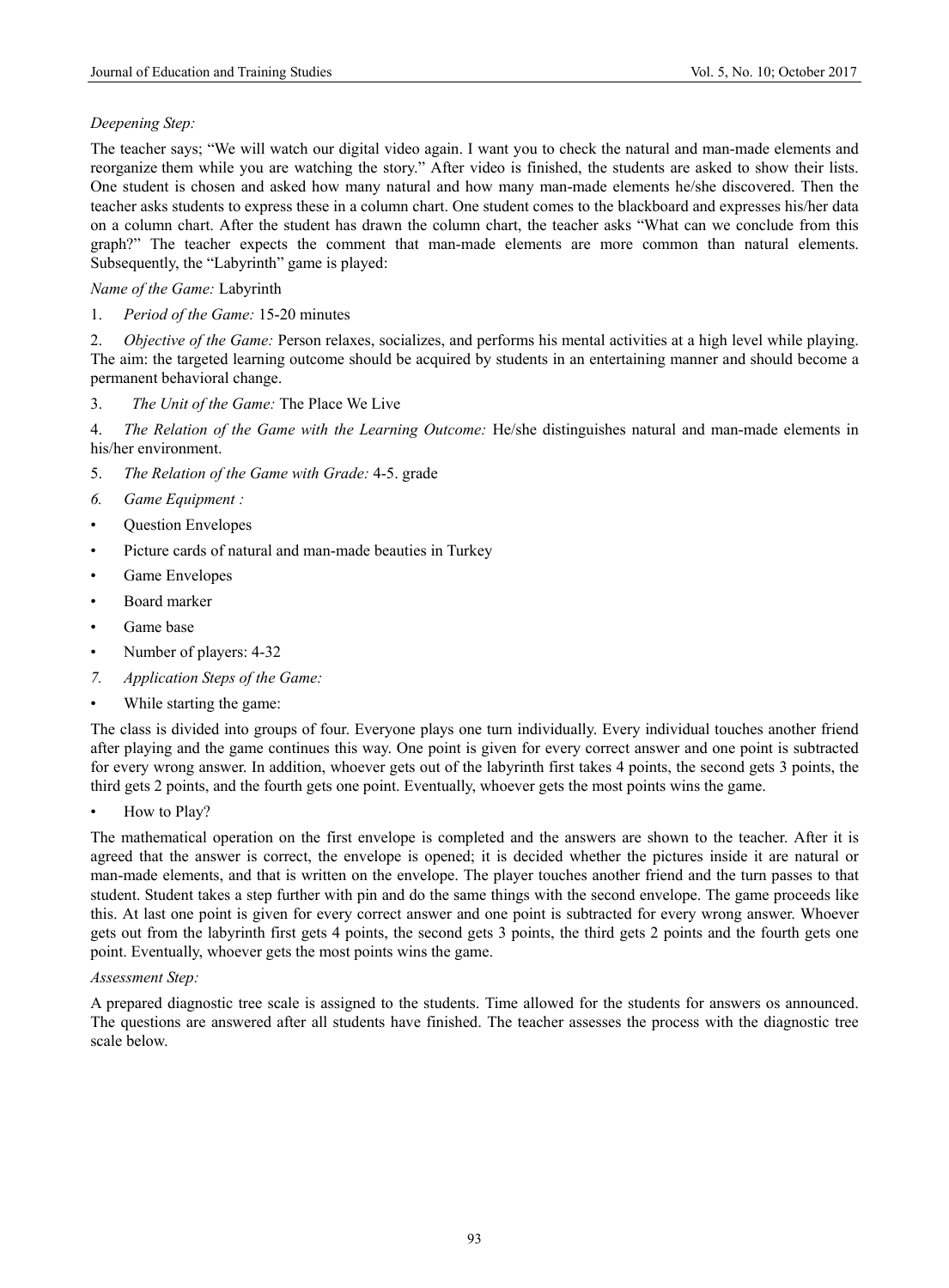

## **4. Discussion**

It is possible that abstract subjects and concepts in social sciences lesson lead students to have conceptual errors about subjects and have negative attitudes toward this topic (Akbaş & Toros 2016, Alkış, 2005, 2006; Aybek, 2001; Özcan, 2010; Doğar & Başıbüyük, (2005). The suggested reasons for this are: difficulty of structuring abstract concepts in the mind without having concrete experience; these concepts take place in teaching environment without being associated with daily life; teaching by using one strategy without integrating different teaching strategies; conducting the teaching process focused on knowledge components and not organized around the concepts that should be acquired. Meanwhile, using methods and techniques that make teaching of the subjects in social sciences lesson more fun and invigorating for the students will increase the memorability of concepts. The objective of this study is to develop a lesson plan and activities according to the 5e model as a template for learning the outcome of "He/she distinguishes natural and man-made elements that he/she sees in his/her environment"; this is part of the "The Place We Live" unit in the 4. grade Social Sciences Lesson Cirriculum and for a learning outcome of the concepts in the same unit.

In published studies, many researchers have conducted their research aimed at developing lesson plans and activities using different methods. Ören and Yılmaz (2013) developed a guide material supported with scientific stories and concept cartoons for the "humans and environment" unit of 7. grade science and technology lesson. Aydın and Balım (2013) prepared lesson plans and activities based on conceptual change strategies based on the 5e model for the "cellular division and heredity" subject of the 8. grade science and technology lesson. Haşlaman, Mumcu and Usluel (2007) researched the integration of knowledge and communication technologies with learning-teaching process in new educational programs and prepared lesson plan templates integrated with information technology (IT). Saka and Akdeniz (2006) developed computer-supported education materials prepared in "Flash" software which consists of animation and simulations about chromosome-DNA-gene concepts, genetic crosswise and cloning subjects that teacher candidates have difficulty in comprehending, and thenused these materials within activities prepared based on the 5e model. Şahin and Yağbasan (2012) called attention to the abundance of abstract concepts in physics education and developed lesson plan templates in which creative drama is used as a method for physics education. Şahin, Akbulut and Çepni (2012) developed guide materials consisting of animation, analogy, and study leaflets based on the 5e education model for teaching "solid pressure" to 8. grade students.

When published studies are analyzed, the literatüre shows that there are many studies in various subjects that develop concept cartoons based on the 5e model or integrate computer and communication technologies with 5thee model. However, there are no guide for lesson plans and activities the enhance the 5e model with concept cartoons-computer supported applications and conceptual change texts. This shows that prepared lesson plans and activities would be a guide to teachers. Until these plans are published, when a sample lesson plan is applied, it would also develop the IT skills of the students. Analysis of published studies shows that digital stories are effective in developing students' IT skills (Sadik, 2008; Ohler, 2013; Robin, 2006; Barrett 2006; Thang & Mahmud, 2017; Smeda et al., 2014). In addition, the European Union (EU) approves the notion that a fundemental transformation is necessary in education for member states to access the new information, skills, and a broader range of the qualifications required in the information age. Education partners in the EU level acknowledge the contribution of information and communication technologies (ICT) in reaching determined educational targets and emphasize that ICTs support and improve learning and creativity (Papadakis, , 2016). In Turkey, which is a candidate for membership in the European Union, studies related to the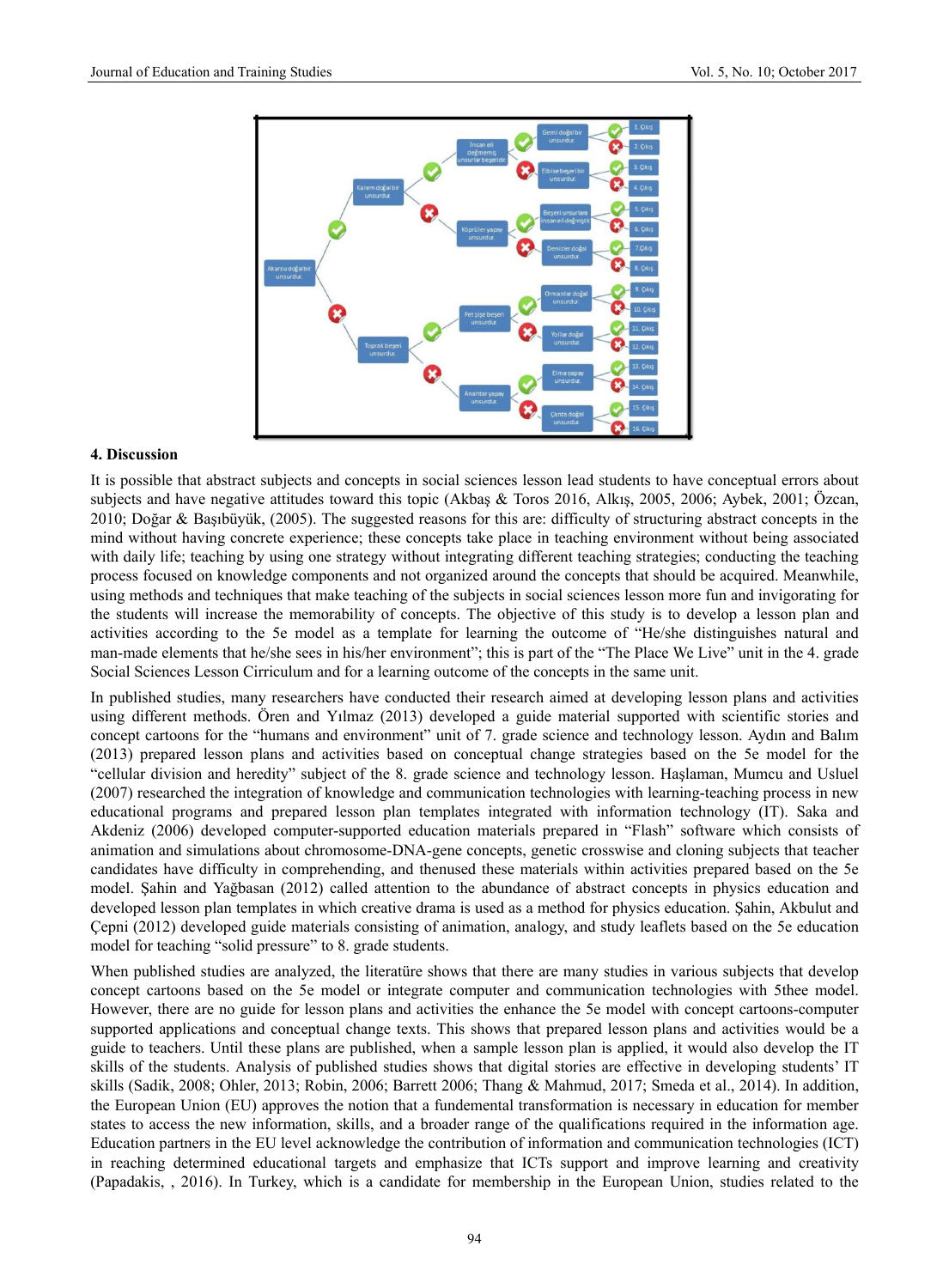integration of ICTs to education proceeds swiftly. Especially in Turkey, the FATİH (Movement of Increasing the Opportunities and Enhancing Technology) project that is conducted by Ministry of Education and brings technological expansion to education is the biggest indicator of this change in education. The EBA (Education Informatics Network), which is one of the largest parts of the Project, is based upon producing electronical materials and content using the 5e model and the integration of computer communication technologies to education. Lesson plans and e-materials that are prepared within this scope serve as a model to the EBA for lesson content as part of the project. However, the development of a lesson plan template specific to social sciences is at the focus of the present study. Fort hat reason, the preparation process of the lesson plan is provided in detail to inspire educators in other fields. In addition, conceptual change texts prepared for the topic "natural and man-made elements" would be effective in eliminating incorrect definitions that students have about for concepts. With the present study, the educational content supported with a digital story that may benefit teachers comes into the educational techniques literature. As another consequence of the study, activities based upon the 5e model will further academical success, motivation, and attitudes belonging to social sciences lessons that take a positive approach to abstract concepts. Some recommendations are developed on the basis of this study. Ways of eliminating concept errors by means of conceptual change texts can be performed for different units and grades in the social sciences and the results can be compared. Digital narrating studies, which can be a lesson tool for teachers and students, may be implemented for different lessons; thereby the use of technology in the education may be generalized. While today's students who are seen as the digital generation and their teachers prepare creative education materials by themselves with this method, the permanence of learning can also be provided. On the basis of this study, educators can make various amendments on the lesson plan prepared according to the 5e model by considering the special needs of their own students, or they can form new lesson plans by starting from this lesson plan.

#### **References**

- Akbaş, Y. (2002). *Secondary 6th grade students understanding level of geographical concepts and their misconceptions*. Unpublished master's thesis,Karadeniz Technical University Institute of Social Sciences, Trabzon.
- Akbaş, Y., & Toros, S. (2016). The Effects of Using Interactive Cartoons and Concept Maps on Academic Achievement in Social Studies Teaching, TURKISH STUDIES -International Periodical for the Languages, Literature and History of Turkish or Turkic, 11/9 Spring 2016, 53-68. https://doi.org/10.7827/TurkishStudies.9727
- Alım, M. (2008). Levels of Understanding and Concepts Misconceptions of Students' Concepts in Place Circle and Map Information Units with High School Geography Program. *Journal of Milli Eğitim, 177*, 166–180.
- Alkış, S. (2005). Determination of concepts related to geography subjects in primary school social studies textbooks, *Marmara Geographical Review, 11*(1), 83-92.
- Alkış, S. (2006) Primary School Students' Conceptions of Precipitation. *Elemantary Education Online*, *5*(2), 126-140.
- Ausubel, D. P. (2000). *The acquisition and retention of knowledge: a cognitive view*, Boston: Kluwer. https://doi.org/10.1007/978-94-015-9454-7
- Aybek, B. (2001). An analysis of the relationship between fourth grade social studies ınstruction with social sciences and other science branches. *Journal of Çukurova University Institute of Social Sciences, 7*(7), 34-48.
- Aydın, G., & Balım, A. G. (2013). Science and Technology Course Plans and Activities Based on Conceptual Change Strategies. *Journal of Research in Education and Teaching*, *2*(1), 327-337.
- Ballast, K., Stephens, L., & Radcliffe, R. (2008). The Effects of Digital Storytelling on Sixth Grade Students' Writing and Their Attitudes about Writing. In K. McFerrin, R. Weber, R. Carlsen & D. Willis (Eds.), *Proceedings of Society for Information Technology & Teacher Education International Conference* (pp. 875-879). Chesapeake, VA: Association for the Advancement of Computing in Education (AACE).
- Barrett, H. C. (2006). "Researching and Evaluating Digital Storytelling as a Deep Learning Tool". Proceedings of the 2006 Society for Information Technology and Teacher Education Conference. [Internet document available at http://electronicportfolios.org/portfolios/SITEStorytelling2006.pdf]
- Birbili, M. (2007). Making the Case for a Conceptually Based Curriculum in Early Childhood Education. *Early Childhood Journal*, *35*(2), 141–147. https://doi.org/10.1007/s10643-006-0112-0
- Bromberg, N. R., Techatassanasoontorn, A. A., & Andrade, A. D. (2013). Engaging Students: Digital Storytelling in Information Systems Learning. *Pasific Asia Journal of the Association for Information Systems*, *5*(1), 1-22.
- Bybee, R. W., Taylor, J. A., Gardner, A., Van Scotter, P., Carlson Powell, J., Westbrook, A., & Landes, N. (2006). The BSCS 5E Instructional Model: Origins, Effectiveness and Applications. (p.1-65) Web:www.bscs.org/bscs-5Einstructional-model adresinden 18 Mart2016'te alınmıştır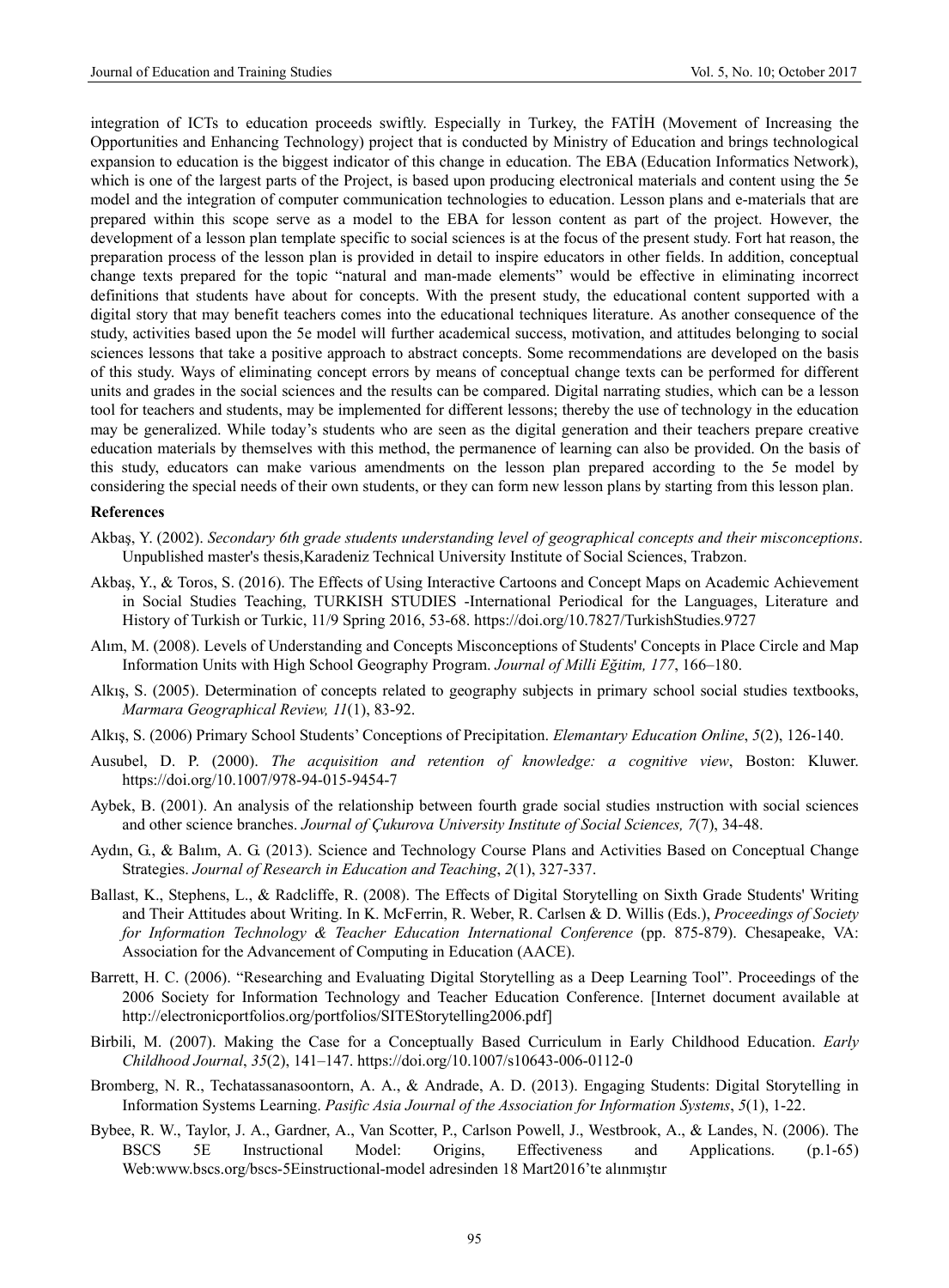- Cartwright, V., & Hammond, M. (2003). The integration and embedding of ICT into the school curriculum: more questions than answers. In *ITTE 2003 Annual Conference of the Association of Information Technology for Teacher Education, Trinity and All Saints College, Leeds*.
- Chambers, S. K., & Andre, T. (1997). Gender, prior knowledge, interest, and experience in electricity and conceptual change text manipulations in learning about direct current. *Journal of Research in science Teaching*, *34*(2), 107-123. https://doi.org/10.1002/(SICI)1098-2736(199702)34:2<107::AID-TEA2>3.0.CO;2-X
- Compton, V., & Harwood, C. (2003). Enhancing technological practice: An assessment framework for technology education in New Zealand. *International Journal of Technology and Design Education*, *13*(1), 1-26. https://doi.org/10.1023/B:ITDE.0000039567.67842.c3
- Doğanay, A. (2004). Development of concepts and generalizations in teaching. C. Öztürk- D. Dilek (Eds.), Life science and social studies teaching (pp. 226-256), Ankara: PegemA Press.
- Doğar, Ç., & Başıbüyük, A. (2005) The understanding levels on weather and climate concepts for primary and secondary students. *Kastamonu Education Journal*, *29*, 347.
- Dupain, M., & Maguire, L. (2005). *Digital story book projects 101: How to create and implement digital storytelling into your curriculum*. In 21<sup>st</sup> Annual Conference on Distance Teaching and Learning. (pp.1-4).
- Frazel, M. (2010). *Digital storytelling guide for educators*. Washington, DC: International Society for Technology in Education.
- Gakhar, S., & Thompson, A. (2007). Digital storytelling: Engaging, communicating, and collaborating. *In Society for Information Technology & Teacher Education International Conference*, *2007*(1), 607-612.
- Gough, J. (2000). Critique: the impact of ICT on school education-a case study. In *Contemporary approaches to research in mathematics, science, health and environmental education 2000: conference and symposium proceedings 6*, January (pp. 127-135).
- Haşlaman, T., Mumcu, F. K., & Usluel, Y. K. (2010). The Integration of Information and Communication Technologies in Learning and Teaching Process: A Lesson Plan Example. *Education and Science*, *32*(146), 54-63.
- Hays P. A. (2004). Case study research. In K. deMarrais & S. D. Lapan (Eds.) *Foundations for research: Methods of inquiry in education and the social sciences* (pp. 218- 234). LEA Publishing.
- Henriques, L. (2002). Children's ideas about weather: A review of the literature. *School Science and Mathematics*, *102*(5), 202-215. https://doi.org/10.1111/j.1949-8594.2002.tb18143.x
- Hynd, C. R., McWhorter, J. Y., Phares, V. L., & Suttles, C. W. (1994). The role of instruction in conceptual change in high school physics topics. *Journal of Research in Science Teaching*, *31*, 933–946. https://doi.org/10.1002/tea.3660310908
- Lederman, J. S. (2009). Levels of Inquiry and the 5 E's Learning Cycle Model. Monterey, CA: National Geographic School Publishing Web: http://www.ngspscience.com/profdev/Monographs/SCL22-0407A\_SCI\_AM\_Lederman\_lores.pdfadresinden28Nis an 2016'te alınmıştır
- Malita, L., & Martin, C. (2010). Digital storytelling as web passport to success in the 21st century. *Procedia-Social and Behavioral Sciences*, *2*(2), 3060-3064. https://doi.org/10.1016/j.sbspro.2010.03.465
- Maria, K., & MacGinitie, W. (1987). Learning from texts that refute the reader's prior knowledge. *Literacy Research and Instruction*, *26*(4), 222-238. https://doi.org/10.1080/19388078709557912
- Martorella, P. H. (1986). Teaching Concepts. In J. M. Cooper (Eds.), Classroom teaching skills. Copyrıght D.C. Healt and Company.
- Merrill, M. D. (1983). Component display theory. In C. M. Reigeluth (Eds.), Instructional design theories and models (pp. 279-330). Hillsdale, NJ: Lawrence Erlbaum.
- Mikkilä, M. (2001). Improving Conceptual Change Concerning Photosynthesis Through Text Design, *Learning and Instruction, 11*, 241-257. https://doi.org/10.1016/S0959-4752(00)00041-4
- Novak, J. D., & Canas, A. J. (2008). The Theory Underlying Concept Maps and How to Construct and Use Them. Technical Report IHMC CmapTools 2006-01, Florida: Institute for Human and Machine Cognition. Retrieved from, http://cmap.ihmc.us/Publications/ResearchPapers/TheoryUnderlyingConceptMaps.pdf
- Ohler, J. B. (2013). *Digital storytelling in the classroom: New media pathways to literacy, learning, and creativity.* Corwin Press. https://doi.org/10.4135/9781452277479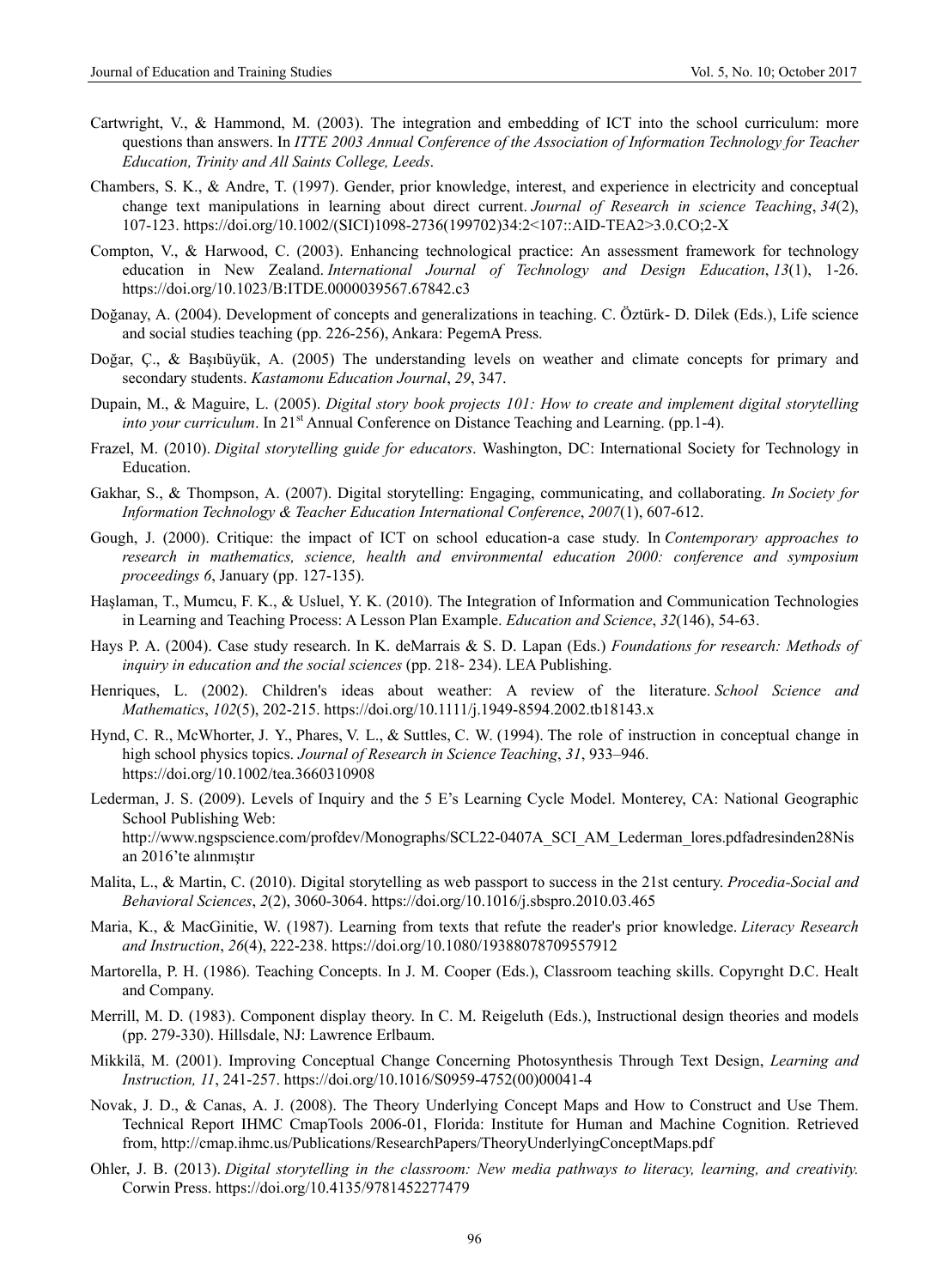- Özcan, N. (2010). The level of learning the concepts in the unit "Step by Step Turkey" in social sciences lesson at 5th grade primary education, (Unbuplished master thessis). Ankara: Faculty of Education University of Gazi in Ankara.
- Özkan, Ö., Tekkaya, C., & Geban, Ö. (2001). Remediation of misconceptions related to ecological concepts through conceptual change texts. *Symposium on Science Education in Turkey at the Beginning of the New Millennium*, September, İstanbul, Proceedings Book: 191-193.
- Papadakis, S. (2016). Creativity and innovation in European education. Ten years eTwinning. Past, present and the future. *International Journal of Technology Enhanced Learning*, *8*(3-4), 279-296. https://doi.org/10.1504/IJTEL.2016.082315
- Prensky, M. (2001). Digital natives, digital immigrants part 1. *On the horizon*, *9*(5), 1-6. https://doi.org/10.1108/10748120110424816
- Robin, B. R. (2006) "The Educational Uses of Digital Storytelling". [Internet document available at http://www.coe.uh.edu/digital-storytelling/evaluation.htm]
- Sadik, A. (2008). Digital storytelling: A meaningful technology-integrated approach for engaged student learning. *Educational technology research and development*, *56*(4), 487-506. https://doi.org/10.1007/s11423-008-9091-8
- Saka, A., & Akdenız, A. R. (2006). The development of computer based material about genetic and application according to 5e model.*Turkish Online Journal of Educational Technology*, *5*(1).
- Seefeldt, C., Castle, S., & Falconer, R. C. (2015). *Social studies for the preschool/primary child*. Sevgi Çoskun-Keskin (Eds.) Ankara: Nobel Publication.
- Smeda, N., Dakich, E., & Sharda, N. (2014). The effectiveness of digital storytelling in the classrooms: A comprehensive study. *Smart Learning Environments*, *1*(6), 1-21. https://doi.org/10.1186/s40561-014-0006-3
- Sunal, C. S., & Haas, M. E. (2012). *Social Studies for Elementary and Middle Grades A Constructivist Approach.* (4th Edition). Pearson Education
- Sungur, S., Tekkaya C., & Geban Ö. (2001). Contribution of Conceptual Change Texts Accompanied by Concept Mapping to Students' Understanding of the Human Circulatory System, *School Science and Mathematics*, *101*(2), 91-101. https://doi.org/10.1111/j.1949-8594.2001.tb18010.x
- Şahin, Ç., Akbulut, H. İ., & Çepni, S. (2012). Teaching of solid pressure with animation, analogy and worksheet to primary 8th students. *Journal of Instructional Technologies & Teacher Education*, *1*(1), 22-51.
- Şahin, E., & Yağbasan, R. (2012). Creatıve drama in physıcs educatıon and a sample lesson plan: the event of tide. *Journal of Buca Education Faculty, 34*, 79-98.
- Şaşmaz-Ören, F., & Yılmaz, T. (2013) Developing guide material study based on scientific stories by supported concept cartoons in the science and technology course. *Journal of Research in Education and Teaching*, *2*(2), 130-141.
- Şimşek, A. (2006). Content Based Instruction, A. Şimşek (Eds.), *Teaching Concepts*, (27-70). Ankara: Nobel Publishing.
- Tezci, E. (2016). Developing A Scale For Measuring ICT Integration Approaches for Teachers. *Kastamonu Education Journal, 24*(2).
- Thang, S. M., & Mahmud, N. (2017). Digital Storytelling and Its Contributions to Development of Workplace Skills in a Southeast-Asian Context. *Nirwan Idrus*, *15*(1), 20.
- Trowbridge, L., Bybee, R., & Powell, J. (2004). *Teaching secondary school science: strategies for developing scientific literacy*. Upper Saddle River, NJ: Merrill/
- Trowbridge, L., W., & Bybee, R. (1990). *Becoming a Secondary Scholl Science Teacher*. Columbus Ohio USA Merrill.
- Turgut, G., & Kışla, T. (2015). The use of computer-aided story in education: Literature review. *Turkish Online Journal of Qualitative Inquiry*, April 2015, *6*(2), 97-121. https://doi.org/10.17569/tojqi.57305
- Ülgen, G. (2001). *Concept development: theories and applications*. Ankara: PegemA Press.
- Van Melle, E., Cimellaro, L., & Shulha, L. (2003). A dynamic framework to guide the implementation and evaluation of educational technologies. *Education and Information Technologies*, *8*(3), 267-285. https://doi.org/10.1023/A:1026312110143
- Wang, T., & Andre, T. (1991). Conceptual change text versus traditional text and application questions versus no